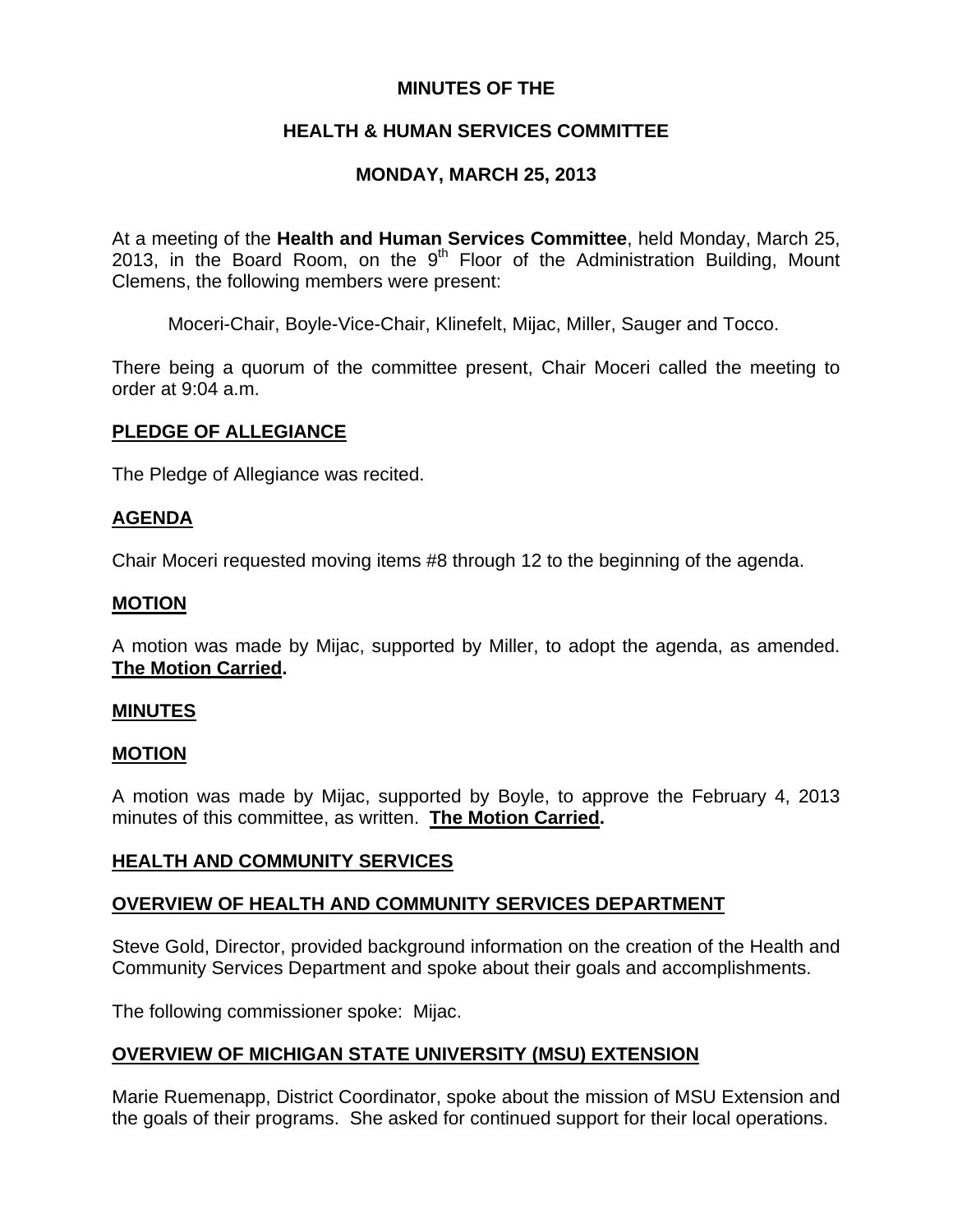### **OVERVIEW OF COMMUNITY SERVICES AGENCY**

Mary Solomon, Director, spoke about the goals of the Community Services Agency, major services provided and some of their accomplishments.

The following commissioners spoke: Moceri, Mijac and Miller.

### **BUDGET AMENDMENT/CSA/HEAD START PROGRAM**

#### **MOTION**

A motion was made by Mijac, supported by Sauger, to forward to the Finance Committee a recommendation to approve an increase in budgeted revenues and expenditures in the amount of \$6,000, reflecting a donation received by the MCCSA Head Start Program; Further, this budget action addresses budgetary issues only. It does not constitute the Commission's approval of any County contract. If a contract requires Commission approval under the County's Contracting Policy or the County's Procurement Ordinance, such approval must be sought separately.

The following commissioner spoke: Miller.

Chair Moceri called for a vote on the motion and **The Motion Carried.** 

#### **BUDGET AMENDMENT/CSA/BLOCK GRANT FUND**

#### **MOTION**

A motion was made by Mijac, supported by Klinefelt, to forward to the Finance Committee a recommendation to approve an increase in budgeted revenues and expenditures in the 2012/2013 Macomb County Community Services Agency's Community Service Block Grant (CSBG) Fund in the amount of \$148,659, bringing the total grant to \$1,254,516; Further, this budget action addresses budgetary issues only. It does not constitute the Commission's approval of any County contract. If a contract requires Commission approval under the County's Contracting Policy or the County's Procurement Ordinance, such approval must be sought separately. **The Motion Carried.** 

### **BUDGET AMENDMENT/CSA/LOW INCOME HOME ENERGY ASSISTANCE PROGRAM GRANT FUNDS**

#### **MOTION**

A motion was made by Klinefelt, supported by Tocco, to forward to the Finance Committee a recommendation to approve receipt of Low Income Home Energy Assistance Program (LIHEAP) grant funds for Macomb County Community Services Agency's Weatherization Assistance Program in the amount of \$354,037; Further, this budget action addresses budgetary issues only. It does not constitute the Commission's approval of any County contract. If a contract requires Commission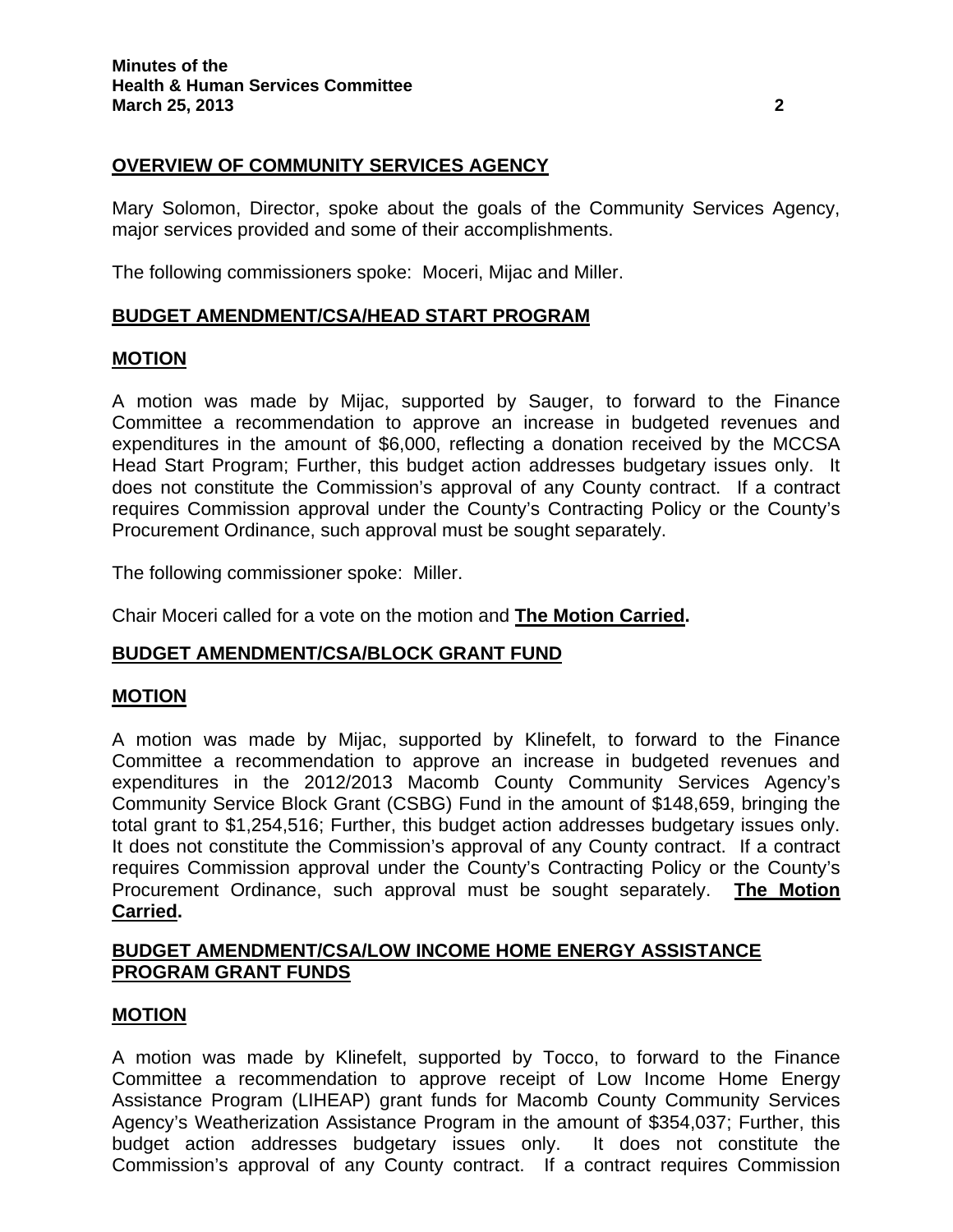approval under the County's Contracting Policy or the County's Procurement Ordinance, such approval must be sought separately.

The following commissioner spoke: Miller.

Chair Moceri called for a vote on the motion and **The Motion Carried.** 

## **BUDGET AMENDMENT/CSA/COMMODITY FOOD (TEFAP) FUND**

### **MOTION**

A motion was made by Mijac, supported by Sauger, to forward to the Finance Committee a recommendation to approve an increase in budgeted revenues and expenditures in the 2012/2013 Macomb County Community Services Agency's TEFAP (Commodity Food) fund in the amount of \$650,000 to reflect the value of donated food for the 2012/2-13 Fiscal Year; Further, this budget action addresses budgetary issues only. It does not constitute the Commission's approval of any County contract. If a contract requires Commission approval under the County's Contracting Policy or the County's Procurement Ordinance, such approval must be sought separately.

The following commissioner spoke: Miller.

Chair Moceri called for a vote on the motion and **The Motion Carried.** 

### **BUDGET AMENDMENT/CSA/MACOMB FOOD PROGRAM DONATIONS AND SUPPLIES**

#### **MOTION**

A motion was made by Miller, supported by Mijac, to forward to the Finance Committee a recommendation to approve an increase in the 2012/2013 Macomb County Community Services Agency's Macomb Food Program in Donations (revenues) and Supplies-Food (expenditures) in the amount that donations exceed the current budget on a year-to-date basis; the current actual donations exceed budgeted donations by \$8,000; Further, this budget action addresses budgetary issues only. It does not constitute the Commission's approval of any County contract. If a contract requires Commission approval under the County's Contracting Policy or the County's Procurement Ordinance, such approval must be sought separately. **The Motion Carried.** 

## **BUDGET AMENDMENT/CSA/MACOMB FOOD PROGRAM FUND**

## **MOTION**

A motion was made by Tocco, supported by Mijac, to forward to the Finance Committee a recommendation to approve an increase in budgeted revenues and expenditures in the 2012/2013 Macomb County Community Services Agency's Macomb Food Program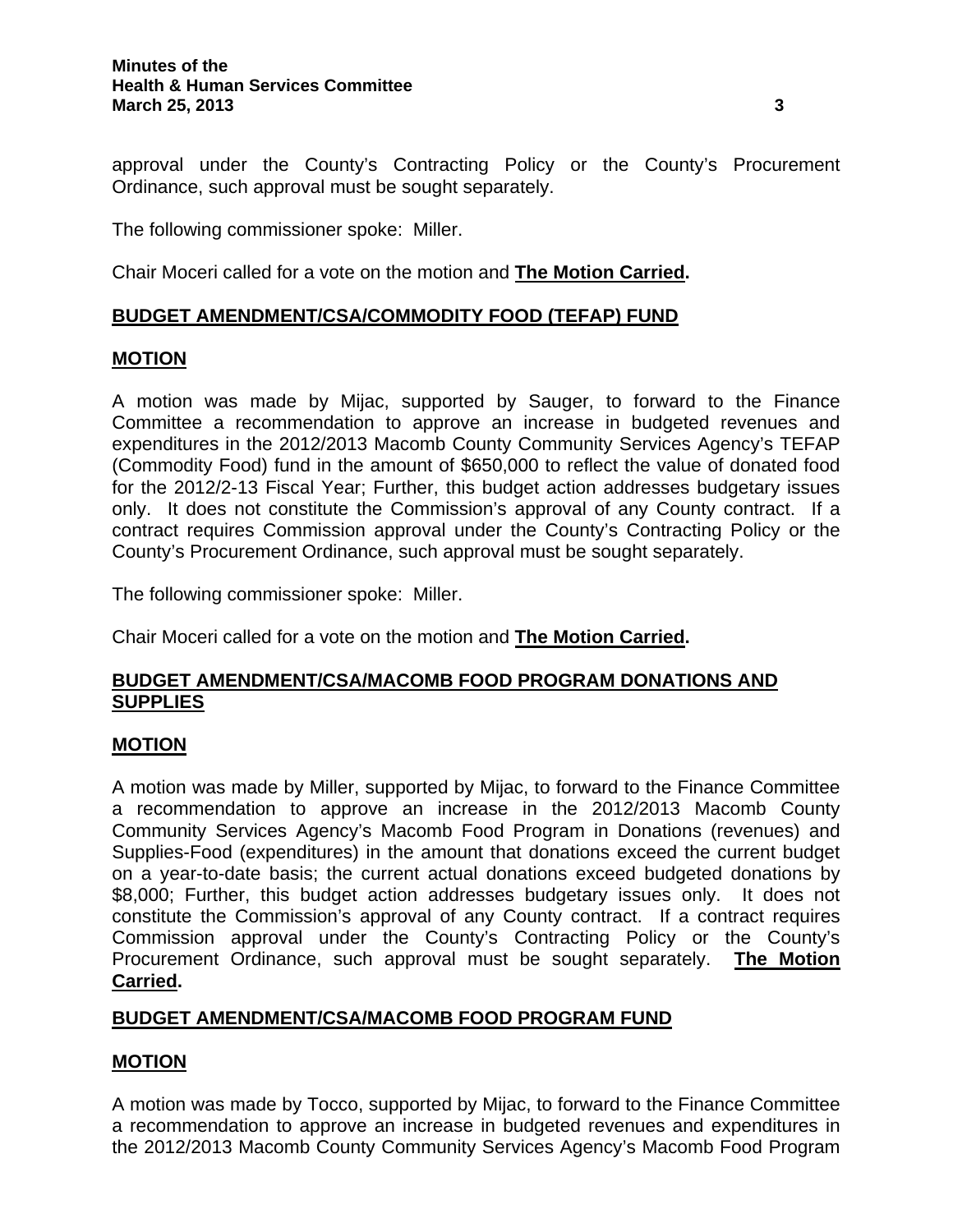fund in the amount of \$3,000,000 to reflect the value of donated food for the 2012/2013 Fiscal Year; Further, this budget action addresses budgetary issues only. It does not constitute the Commission's approval of any County contract. If a contract requires Commission approval under the County's Contracting Policy or the County's Procurement Ordinance, such approval must be sought separately.

The following commissioner spoke: Miller.

Chair Moceri called for a vote on the motion and **The Motion Carried.** 

#### **OVERVIEW OF SENIOR CITIZENS SERVICES DEPARTMENT**

Katherine Benford, Program Director, provided an overview of the mission, goals, major services provided and accomplishments of the Senior Citizens Services Department.

The following commissioner spoke: Miller.

### **BUDGET AMENDMENT/SENIOR SERVICES/ADULT DAY SERVICE PROGRAM**

#### **MOTION**

A motion was made by Sauger, supported by Tocco, to forward to the Finance Committee a recommendation to approve an increase in General Fund budgeted revenues and expenditures in the amount of \$26,087 for the Department of Senior Services for the purchase of equipment for the Adult Day Service Program; Further, this budget action addresses budgetary issues only. It does not constitute the Commission's approval of any County contract. If a contract requires Commission approval under the County's Contracting Policy or the County's Procurement Ordinance, such approval must be sought separately.

Commissioner Miller requested a list of how the money will be spent; what equipment will be purchased and to what facility/community will this equipment be assigned to.

Commissioner Klinefelt requested a list of the community centers and senior centers at which the Legal Assistance Program provided a presentation or services.

Chair Moceri called for a vote on the motion and **The Motion Carried.** 

#### **BUDGET AMENDMENT/SENIOR SERVICES/SPECIAL NEEDS FUNDS**

#### **MOTION**

A motion was made by Boyle, supported by Klinefelt, to forward to the Finance Committee a recommendation to approve an increase in Senior Citizen Services general fund budget for \$27,727.72 in special needs funds which have been received throughout previous years through fundraising efforts; the requested funds are currently in the fund balance; Further, this budget action addresses budgetary issues only. It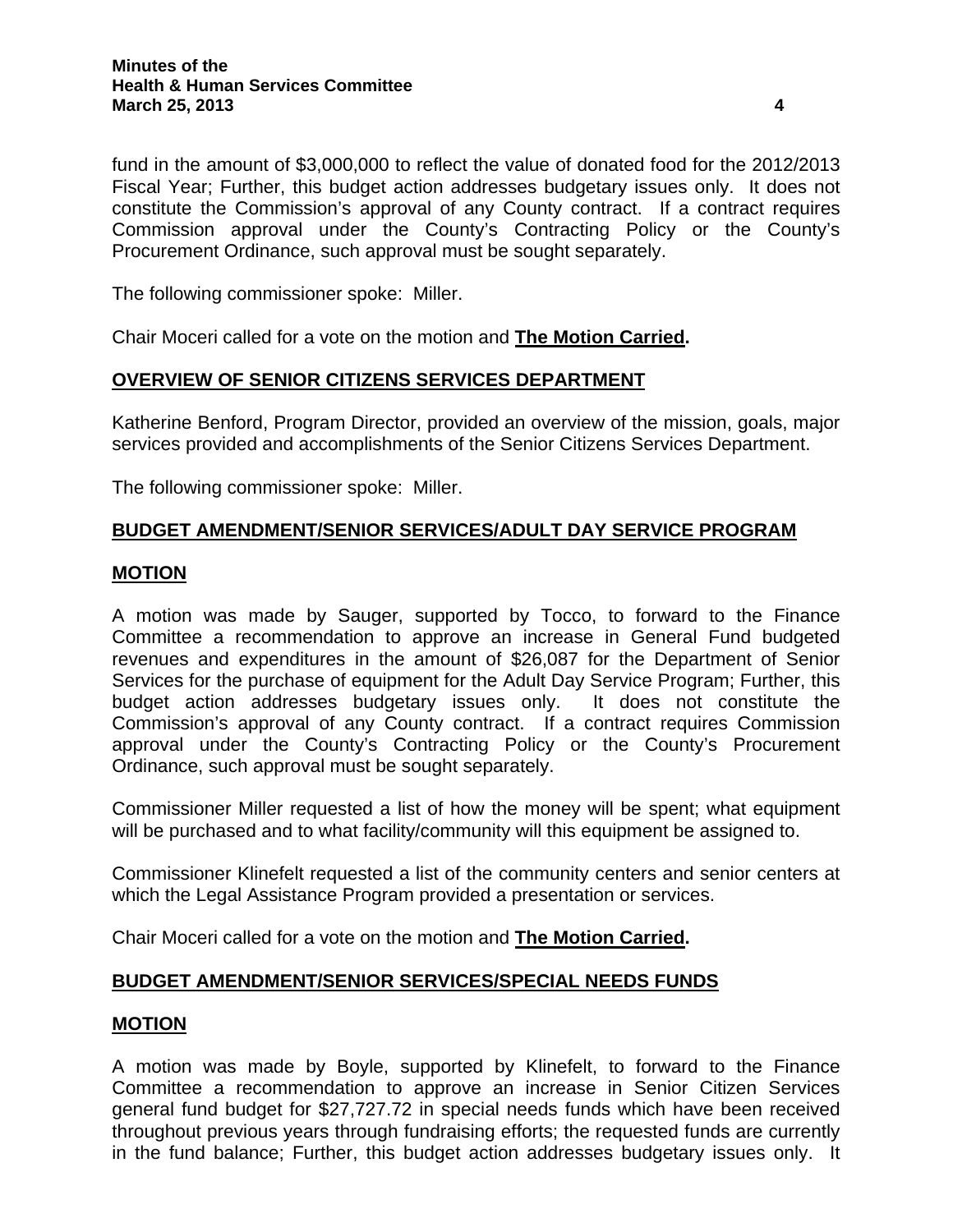does not constitute the Commission's approval of any County contract. If a contract requires Commission approval under the County's Contracting Policy or the County's Procurement Ordinance, such approval must be sought separately.

Commissioners Klinefelt and Moceri asked questions about the accounting process for budget adjustments.

Chair Moceri called for a vote on the motion and **The Motion Carried.** 

# **OVERVIEW OF HEALTH DEPARTMENT**

Bill Ridella, Director/Health Officer, provided an overview of the mission of the Health Department and a description of the services provided.

### **Approval of Contract/Arab Community Center for Economic and Social Services (ACCESS)/WIC Services**

### **MOTION**

A motion was made by Mijac, supported by Sauger, to forward to the Finance Committee a recommendation to concur in the recommendation of the County Executive and approve a contract between the County and the Arab Community Center for Economic and Social Services (ACCESS) for the provision of WIC services in the Sterling Heights area in the amount of \$105,300.

Commissioner Miller referred to Section 14.03, Amendments, and said the language does not appear to be in line with the Court of Appeals decision. He requested clarification on why it was worded that way.

The following commissioners spoke: Boyle, Klinefelt and Moceri.

Commissioner Tocco referred to Section 4.02, Agreement Term, and said it is unclear who the "parties" are and felt those should be defined throughout the contract.

Commissioners Mijac and Sauger withdrew their motion.

#### **MOTION**

A motion was made by Mijac, supported by Klinefelt, to refer this issue to the Finance Committee, with a request that a representative from Corporation Counsel be present at the meeting to answer questions.

The following commissioner spoke: Klinefelt.

Chair Moceri called for a vote on the motion to refer and **The Motion Carried.**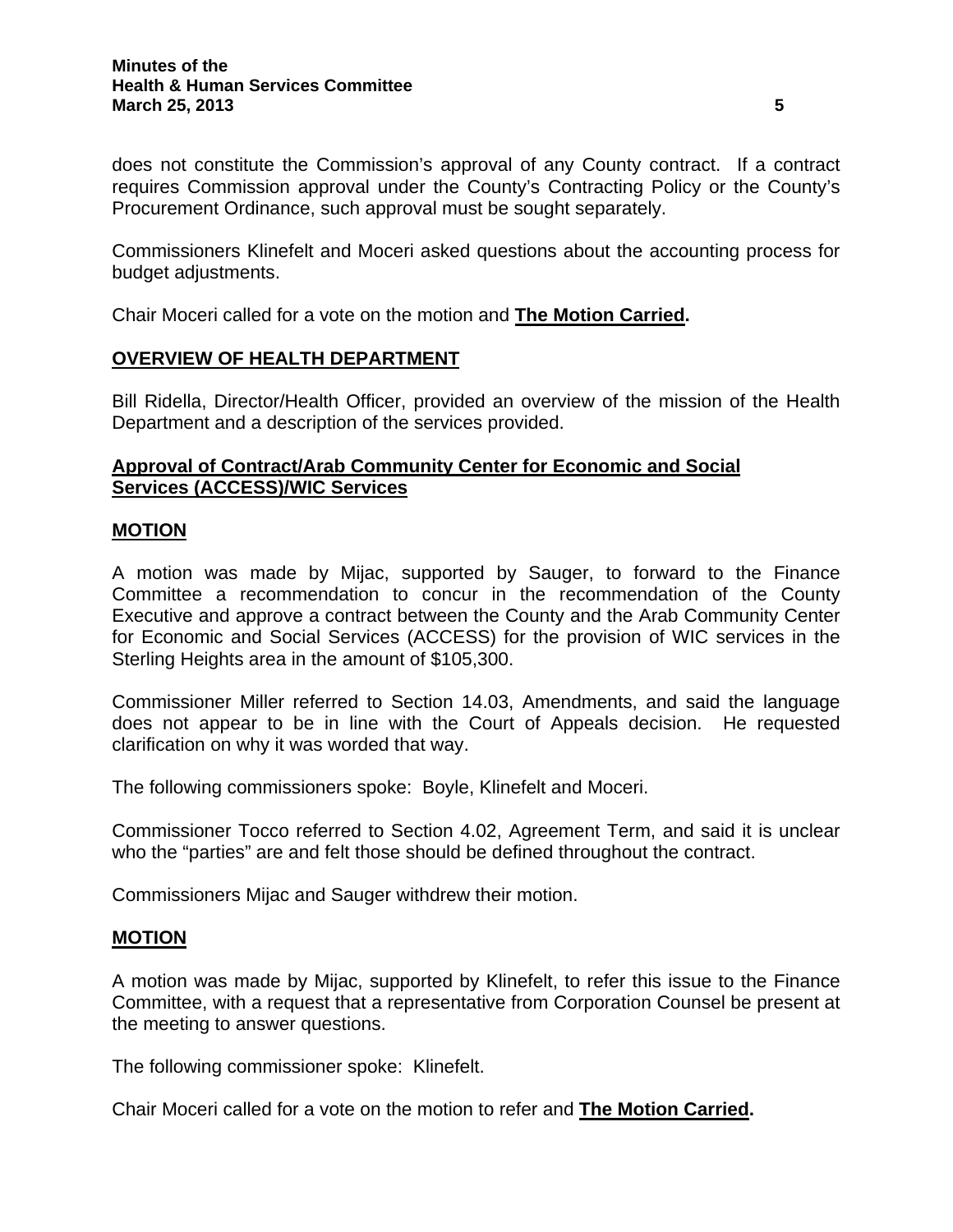### **BUDGET AMENDMENT/HEALTH/NON-COMMUNITY WATER SUPPLY PROGRAM**

#### **MOTION**

A motion was made by Miller, supported by Mijac, to forward to the Finance Committee a recommendation to approve an increase in budgeted revenues and expenditures for the 2012/2013 Health Department's Non-Community Water Supply (NCWS) Program fund in the amount of \$169, bringing the total NCWS Program grant funding to \$21,435; Further, this budget action addresses budgetary issues only. It does not constitute the Commission's approval of any County contract. If a contract requires Commission approval under the County's Contracting Policy or the County's Procurement Ordinance, such approval must be sought separately. **The Motion Carried.** 

#### **BUDGET AMENDMENT/HEALTH/HEALTH GRANT FUND**

#### **MOTION**

A motion was made by Mijac, supported by Sauger, to forward to the Finance Committee a recommendation to approve an increase in budgeted revenues and expenditures for the 2012/2013 Health Department's Health Grant Fund – Healthy Communities Program (colorectal cancer community outreach training) in the amount of \$3,500, which has been provided by an American Cancer Society grant to support colorectal cancer education and awareness in Macomb County; Further, this budget action addresses budgetary issues only. It does not constitute the Commission's approval of any County contract. If a contract requires Commission approval under the County's Contracting Policy or the County's Procurement Ordinance, such approval must be sought separately. **The Motion Carried.** 

## **BUDGET AMENDMENT/HEALTH/PHARMACY OUTREACH MEDICATION COLLECTION PROGRAM**

#### **MOTION**

A motion was made by Miller, supported by Mijac, to forward to the Finance Committee a recommendation to approve an increase in budgeted revenues and expenditures for the 2012/2013 Health Department's Pharmacy Outreach Medication Collection (POMC) Program (Health Grant Fund) in the amount of \$4,400, bringing the total POMC Program grant funding to \$49,400; Further, this budget action addresses budgetary issues only. It does not constitute the Commission's approval of any County contract. If a contract requires Commission approval under the County's Contracting Policy or the County's Procurement Ordinance, such approval must be sought separately. **The Motion Carried.**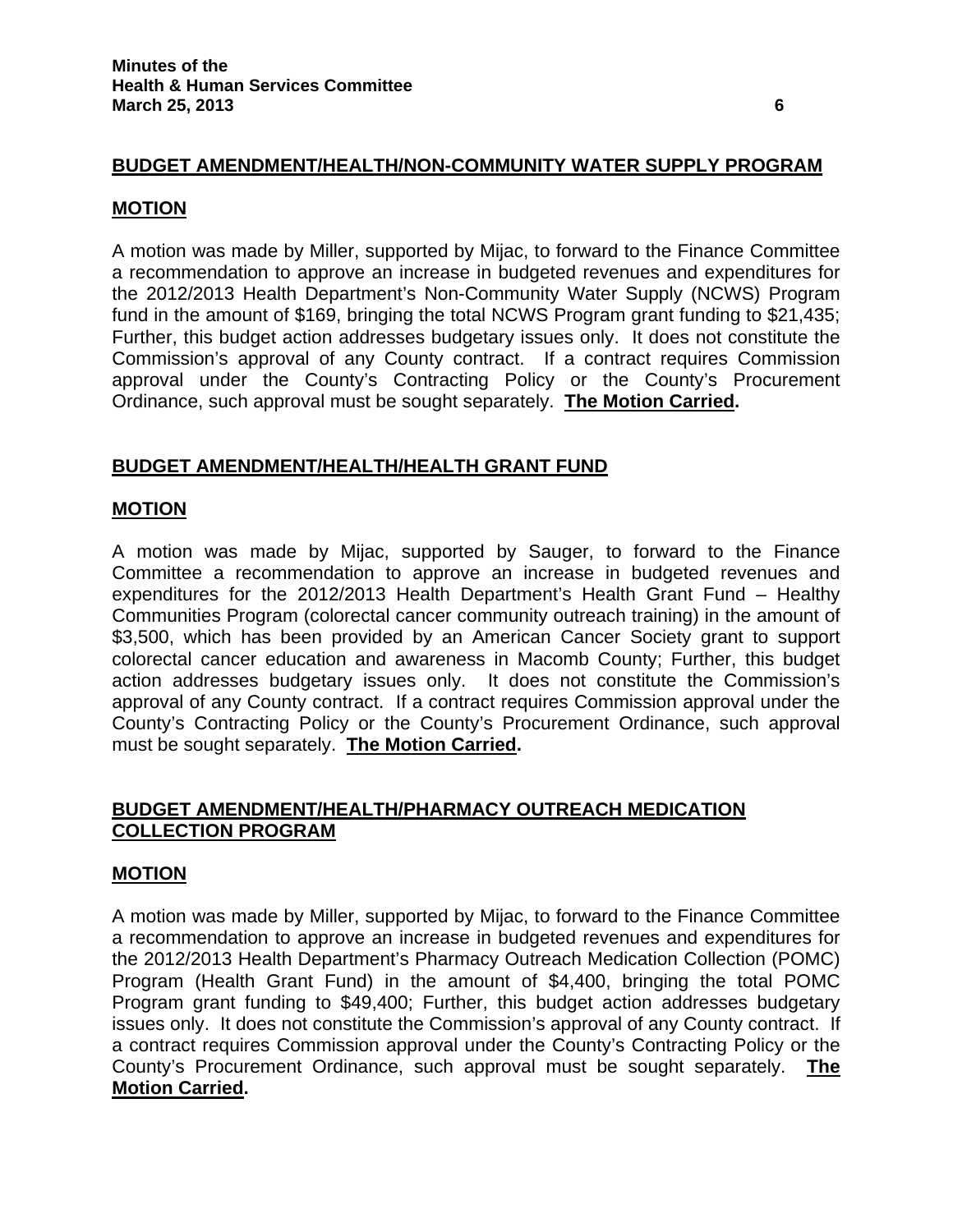## **BUDGET AMENDMENT/HEALTH/DEQ SUPPORT #4 DRINKING WATER PROGRAM**

#### **MOTION**

A motion was made by Boyle, supported by Sauger, to forward to the Finance Committee a recommendation to approve an increase in budgeted revenues and expenditures for the 2012/2013 Health Department's DEQ Support #4 Drinking Water Program (Health Grant Fund) in the amount of \$8,437.04, bringing the total program budget to \$43,437.04; Further, this budget action addresses budgetary issues only. It does not constitute the Commission's approval of any County contract. If a contract requires Commission approval under the County's Contracting Policy or the County's Procurement Ordinance, such approval must be sought separately.

The following commissioner spoke: Miller.

Chair Moceri called for a vote on the motion and **The Motion Carried.** 

### **BUDGET AMENDMENT/HEALTH/PUBLIC HEALTH EMERGENCY PREPAREDNESS GRANT FUNDS**

#### **MOTION**

A motion was made by Mijac, supported by Sauger, to forward to the Finance Committee a recommendation to approve an increase in budgeted revenues and expenditures for two 2012/2013 Health Department Public Health Emergency Preparedness Program grant funds with a combined increase amount of \$17,565, bringing the total combined grant funding for these two programs to \$333,780; Further, this budget action addresses budgetary issues only. It does not constitute the Commission's approval of any County contract. If a contract requires Commission approval under the County's Contracting Policy or the County's Procurement Ordinance, such approval must be sought separately. **The Motion Carried.** 

### **BUDGET AMENDMENT/HEALTH/GLRI-HOUSEHOLD HAZARDOUS WASTE SHORELINE COLLECTION PROJECT**

#### **MOTION**

A motion was made by Miller, supported by Tocco, to forward to the Finance Committee a recommendation to approve an increase in budgeted revenues and expenditures for the 2012/2013 Health Department's Health Grant Fund to accommodate the end date extension for the GLRI – Household Hazardous Waste Shoreline Collection Project in the amount of \$23,708.80; Further, this budget action addresses budgetary issues only. It does not constitute the Commission's approval of any County contract. If a contract requires Commission approval under the County's Contracting Policy or the County's Procurement Ordinance, such approval must be sought separately. **The Motion Carried.**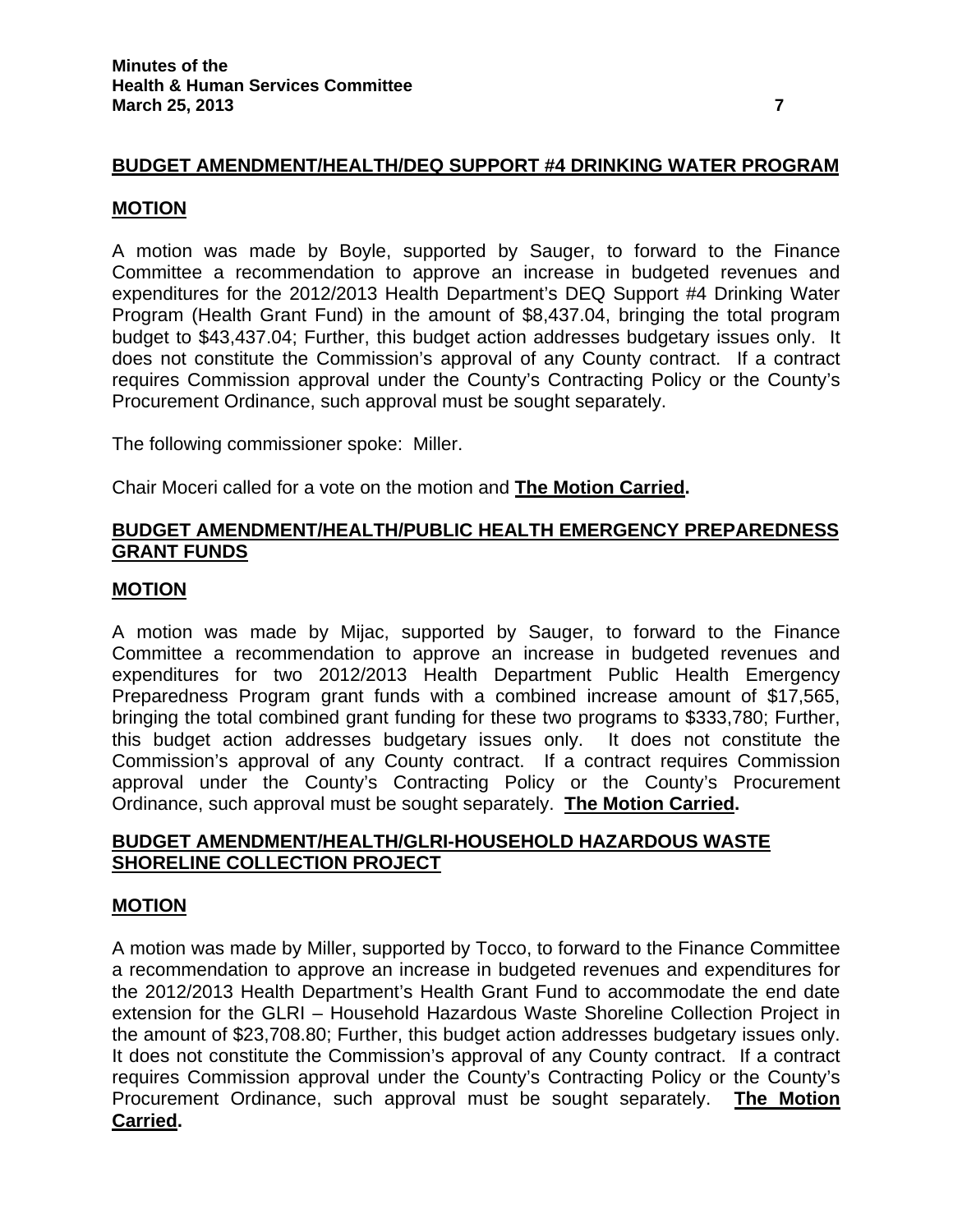## **BUDGET AMENDMENT/HEALTH/GLRI-ILLICIT DISCHARGE ELIMINATION PROGRAM**

### **MOTION**

A motion was made by Mijac, supported by Miller, to forward to the Finance Committee a recommendation to approve an increase in budgeted revenues and expenditures for the 2012/2013 Health Department's Health Grant Fund to accommodate the end date extension for the GLRI – Illicit Discharge Elimination Program in the amount of \$37,757.09; Further, this budget action addresses budgetary issues only. It does not constitute the Commission's approval of any County contract. If a contract requires Commission approval under the County's Contracting Policy or the County's Procurement Ordinance, such approval must be sought separately.

The following commissioners spoke: Mijac and Boyle.

Chair Moceri called for a vote on the motion and **The Motion Carried.** 

## **BUDGET AMENDMENT/HEALTH/ANIMAL SHELTER ACT 287 PROGRAM**

#### **MOTION**

A motion was made by Klinefelt, supported by Tocco, to forward to the Finance Committee a recommendation to approve an increase in budgeted revenues and expenditures for the 2012/2013 Health Department's Animal Shelter Act 287 Program in the amount of \$40,523, bringing the total program budget level to \$169,776; Further, this budget action addresses budgetary issues only. It does not constitute the Commission's approval of any County contract. If a contract requires Commission approval under the County's Contracting Policy or the County's Procurement Ordinance, such approval must be sought separately.

Commissioner Tocco thought this was a large amount and after discussion with Steve Gold and Gary White, she requested an explanation from the Animal Shelter Director.

Commissioner Klinefelt referred to the budgeting process, and asked if the Finance Department anticipate budget carryovers and adjust the baseline accordingly, or does the baseline always revert back to the original with a need for a budget adjustment.

Commissioner Miller requested information on whether the fees for spaying and neutering are equivalent to the cost for such services or is there a profit being made.

Commissioners Klinefelt and Tocco withdrew their motion.

#### **MOTION**

A motion was made by Tocco, supported by Sauger, to refer this issue to the Finance Committee. **The Motion Carried.**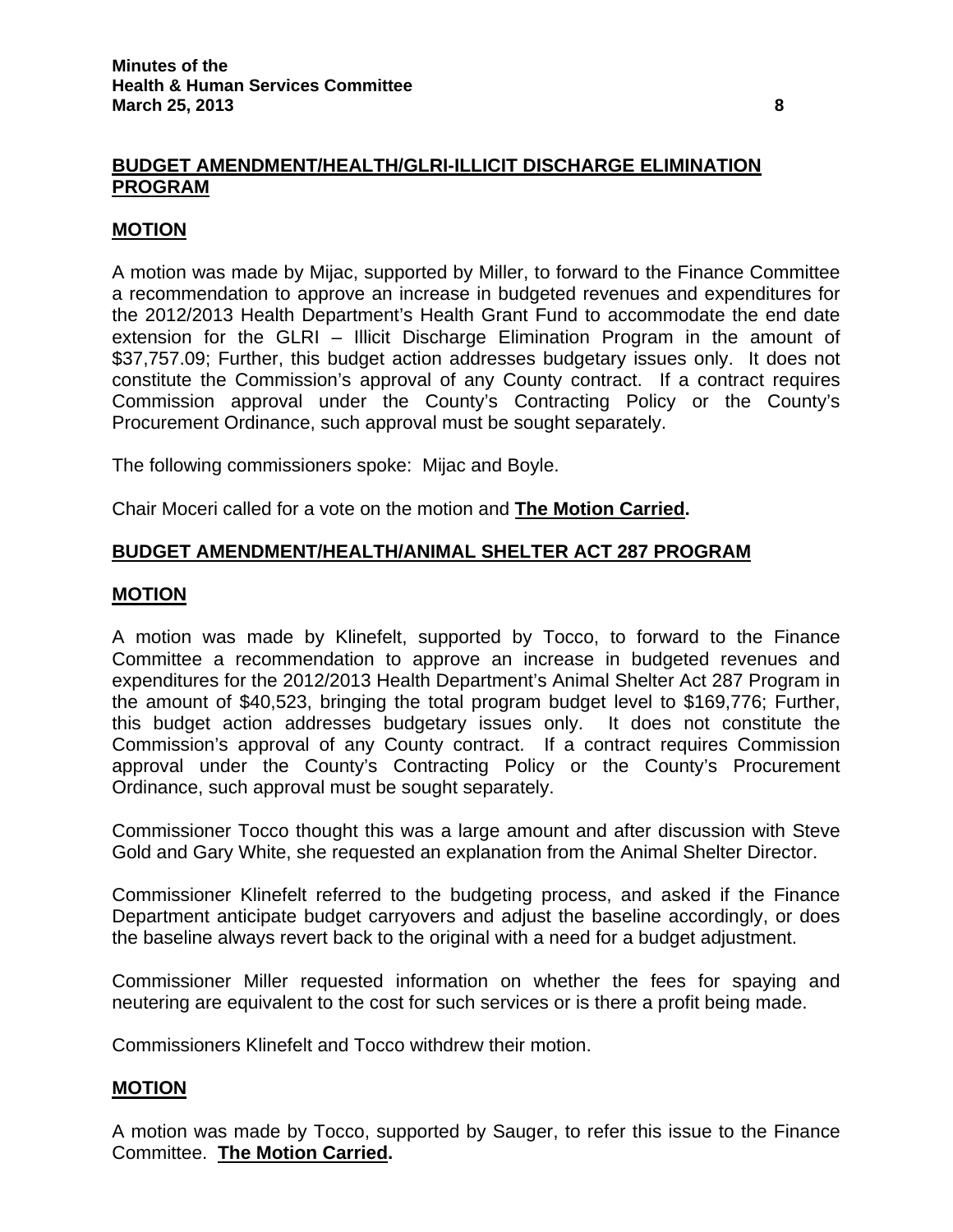#### **HUMAN SERVICES**

#### **OVERVIEW OF DEPARTMENT OF HUMAN SERVICES**

Michael Patterson, Macomb County DHS Child Welfare Director, reported on the primary services provided by the Macomb County DHS Children's Services administration and their funding sources, as well as caseload trends and initiatives that impact the Macomb County Child Care Fund. He overviewed the summary of social services cases.

#### **VETERANS**

### **VETERANS SERVICES DEPARTMENT MONTHLY STATUS REPORTS – JANUARY AND FEBRUARY, 2013**

Kermit Harris summarized his monthly report. He also showed a commercial about the Veterans Services Department that will be played in 50 movie theaters throughout the county.

#### **MOTION**

A motion was made by Mijac, supported by Sauger, to receive and file the Monthly Status Reports for January and February, 2013, along with Veterans Services Commission Reports for January, February and March, as submitted by Kermit Harris, Director of Veterans Services. **The Motion Carried.** 

#### **HHS COMMITTEE CHAIR ITEMS**

#### **INFORMATION FROM NACo: 2013 RELEASE OF COUNTY HEALTH RANKINGS**

Chair Moceri referred to the information that was provided and said she thought it would be useful resource material for commissioners. She said it shows how Macomb County compares to the state in general and to other counties and lists health outcomes and factors.

### **REVIEW OF DRAFT ORDINANCE TO PROHIBIT SMOKING NEAR ENTRYWAYS, WINDOWS CAPABLE OF BEING OPENED, AND AIR INTAKE SYSTEMS AT COUNTY FACILITIES AND TO PROVIDE PENALTIES**

Chair Moceri noted that a revised ordinance was distributed, which was drafted by Independent Counsel. She asked that commissioners review the ordinance and provide her with any feedback or changes.

Commissioner Tocco asked if the Office of County Executive has taken a position and Steve Gold responded no. Pam Lavers indicated that she has not had an opportunity to review the ordinance.